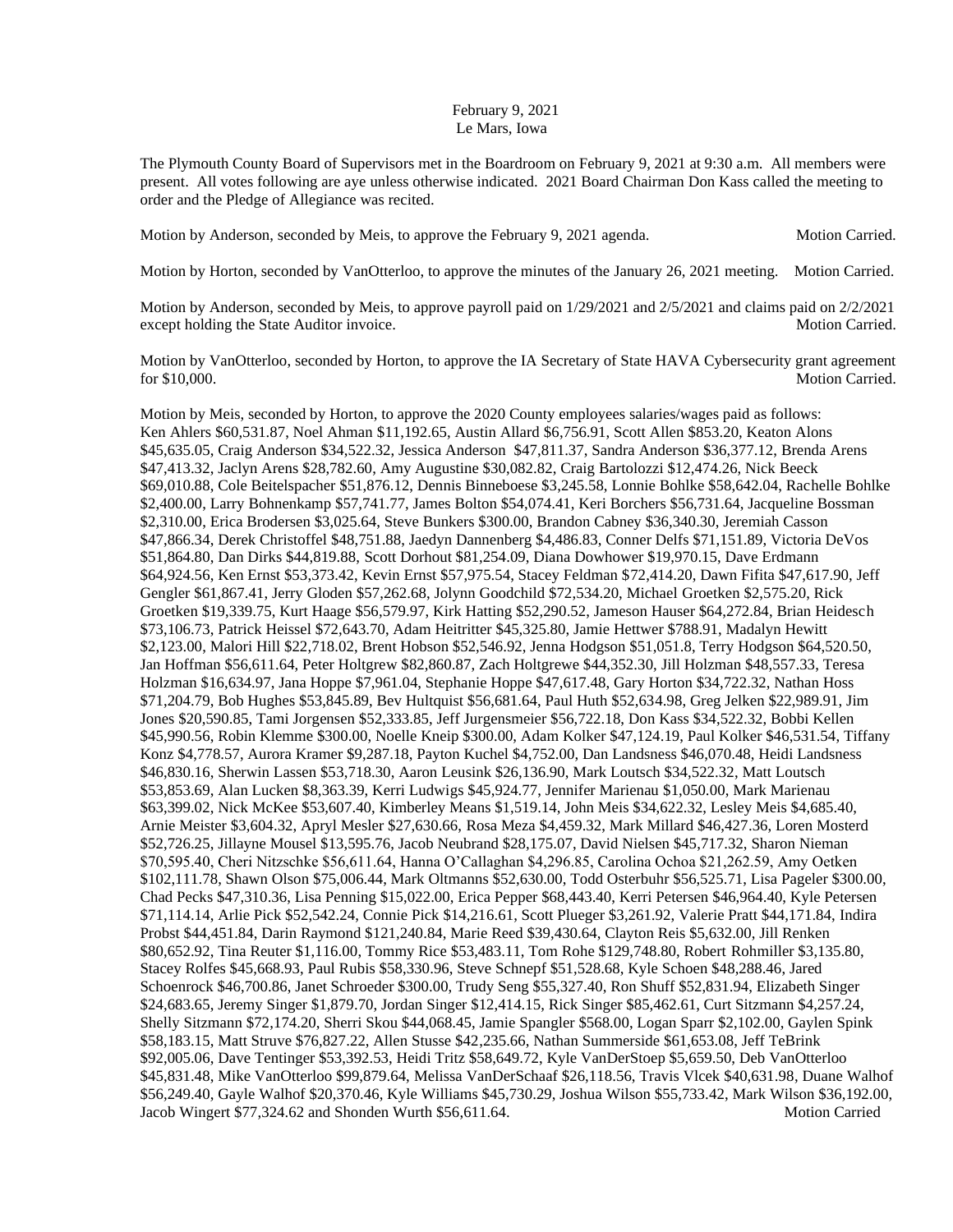Motion by Horton, seconded by Meis, to approve the NW IA Regional Housing Authority Lease Agreement for client in a duplex unit at 209 5<sup>th</sup> St. SW, Le Mars. Motion Carried.

Motion Anderson, by seconded by Meis, to approve the FY 2020-21 Budget Amendment and set a public hearing at 10 am on March 2, 2021. Motion Carried.

Motion by Anderson, seconded by Meis, to approve Cronin's 180<sup>th</sup> St. Split; a minor subdivision in Section 8 of Marion Township, pending that there is a well agreement regarding the pig houses. Motion Carried.

Motion by Anderson, seconded by Meis, to approve Heien's, Grant Township, Addition; a minor subdivision in Section 9 of Grant Township. Motion Carried.

Motion by Horton, seconded by Meis, to approve the Depository Resolution #020921-1 as presented by Treasurer, Shelly Sitzmann. VanOtterloo-aye; Horton-aye; Kass-aye; Meis-aye; Anderson-aye. Motion Carried.

Motion by Meis, seconded by VanOtterloo, to approve the addition of \$14,500 of FY 2021-22 budget expense for increased jail expenses and an increase of \$5,000 for the Sheriff expenses. Motion Carried.

Motion by Meis, seconded by Anderson, to approve Resolution #020921-2 for the MPO Block Grant Application for project STBG-SWAP-CO75(C-80). Motion Carried.

Motion by Meis, seconded by Horton, to approve a gravel contract with Hallett Materials. Motion Carried.

Motion by VanOtterloo, seconded by Meis, to table the phone use reimbursement for Secondary Road until 2/16/2021. Motion Carried.

The Board of Supervisors recessed at 11:30 am until 1:30 pm. At 1:30 pm the public auction for the Residential Care Facility (RCF) administered by Brock Auction Co. was held.

Don Kass opened the public meeting at 1:30 pm to hold a public auction to sell the Residential Care Facility. Bidding began at 1:30 by Brock Auction Co. The Pride Group made the only bid for \$110,000.

Motion by Anderson, seconded by Meis, to deny the bid of the sale of the RCF building for \$110,000. Motion Carried.

\_\_\_\_\_\_\_\_\_\_\_\_\_\_\_\_\_\_\_\_\_\_\_\_\_\_\_\_\_\_\_\_\_\_\_\_\_\_ \_\_\_\_\_\_\_\_\_\_\_\_\_\_\_\_\_\_\_\_\_\_\_\_\_\_\_\_\_\_\_\_\_\_\_\_\_\_\_\_\_\_\_

The Board of Supervisors adjourned the meeting at 1:46 pm.

Stacey Feldman, Plymouth County Auditor **Don Kass, Chairman** 

Plymouth County – Claims Paid on 2-2-2021

| A & M Laundry               | SHOP SUPPLIES         | 91.50   |
|-----------------------------|-----------------------|---------|
| Access Systems              | copier contract       | 21.48   |
| AgriVision Equipment        | PARTS                 | 1152.19 |
| City of Akron               | UTILITIES             | 134.04  |
| Akron Hometowner            | publications          | 414.81  |
| Dan Albert                  | Board of Adj meetings | 184.40  |
| Allied Oil & Supply Company | DIESEL FUEL           | 465.40  |
| Nancy Anderson              | Board of Adj meetings | 259.20  |
| Bill Anthony Construction   | rent assistance       | 300.00  |
| Arnold Motor                | PARTS                 | 131.88  |
| Amy Augustine               | mileage               | 26.45   |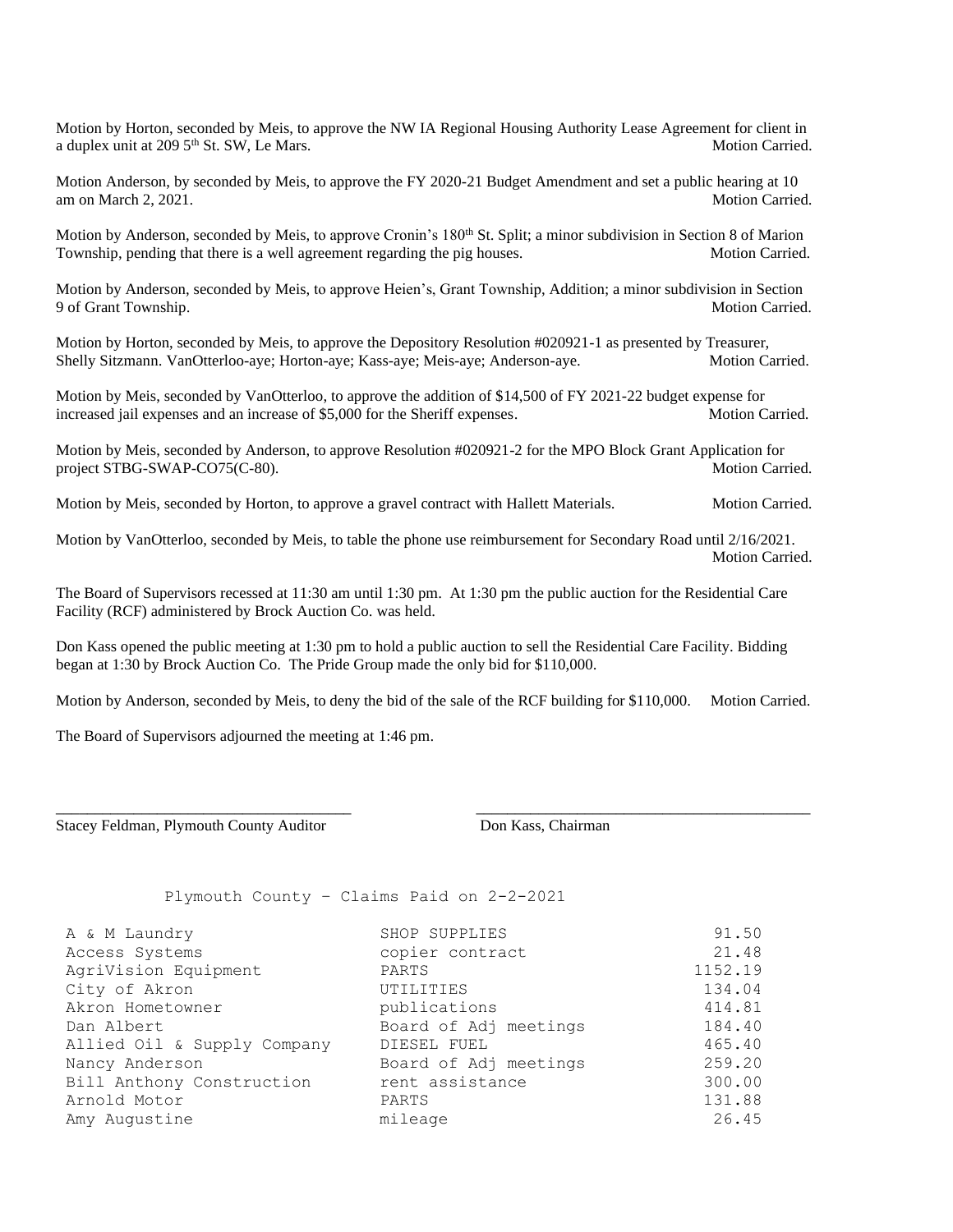| David Becker                  | well rehab             | 1000.00  |
|-------------------------------|------------------------|----------|
| Cole Beitelspacher            | cell phone allowance   | 60.00    |
| Bekins Fire & Safety Services | SAFETY                 | 202.96   |
| Shirley Benson                | Board of Adj meetings  | 300.60   |
| Bentson Pest Control          | service                | 100.00   |
| Bomgaars                      | supplies               | 282.45   |
| Campbell's Electric           | <b>BUILDINGS</b>       | 660.95   |
| CAP, LLC                      | GRANULAR               | 4392.12  |
| Casey's Business              | fuel                   | 3166.36  |
| Century Link                  | data services          | 543.63   |
| Christensen Bros              | construction project   | 48784.62 |
| Cornhusker International      | PARTS                  | 709.62   |
| Culligan Water                | water                  | 49.54    |
| James Dennison                | Board of Adj meetings  | 393.75   |
| Donovan's                     | dive team equipment    | 989.70   |
| Dr. Donald Odens              | med examiner fees      | 1000.00  |
| Dr. Ellen Aquino              | med examiner fees      | 1000.00  |
| Eakes Inc                     | SUPPLIES               | 814.71   |
| Fastenal                      | custodian supplies     | 144.05   |
| Floyd Valley Hospital         | 3rd Qtr allocation     | 34256.25 |
| Frontier                      | phone services         | 1263.92  |
| G & R Controls                | courtroom renovation   | 2652.00  |
| Get Branded 360               | embroidery charges     | 70.64    |
| Jolynn Goodchild              | cell phone allowance   | 60.00    |
| Gordon Flesch Company         | copier maint agreement | 53.15    |
| Government Forms and Supplies | date stamps            | 95.00    |
| Greenway Lawn Care            | 2021 lawn contract     | 1907.36  |
| Groves Emergency Lighting     | vehicle equipment      | 2033.53  |
| Hardware Hank                 | supplies               | 258.32   |
| Mayra Huerta                  | rent assistance        | 300.00   |
| HyVee                         | meeting exp.           | 52.63    |
| IDNR Licensing Section        | Salvage permits        | 30.00    |
| Iowa One Call                 | locate                 | 1.80     |
| I-State Truck Center          | PARTS                  | 5024.55  |
| Jack's Uniforms               | uniform                | 1068.65  |
| Jebro Inc                     | FILTERS                | 375.00   |
| Jerico Services               | MATERIALS              | 6718.95  |
| Johnson Controls              | boiler service         | 1056.80  |
| Keltek Inc.                   | vehicle equipment      | 1672.64  |
| KEMPS                         | kitchen supplies       | 369.91   |
| Trish Kunkel                  | cleaning services      | 1720.00  |
| Lampert Lumber                | courtroom renovation   | 361.70   |
| Sherwin Lassen                | EROSION CONTROL        | 35.00    |
| City of Le Mars               | utilities              | 38.26    |
| Le Mars Agri Center           | salt                   | 264.60   |
| LeMars Daily Sentinel         | subscription, notice   | 149.10   |
| Le Mars Police Department     | VanderBerg contract    | 2000.00  |
| L.G. Everist Inc.             | MATERIALS              | 12983.50 |
| Mail Services                 | MV renewals            | 790.86   |
| Don Mathews                   | Board of Adj meetings  | 322.35   |
| MCI                           | land line transfers    | 6.57     |
| Menards                       | SHOP SUPPLIES          | 61.60    |
| MidAmerican Energy            | utilities              | 1054.61  |
| Midwest Wheel                 | PARTS                  | 1374.89  |
| Joe Mouser                    | well rehab             | 2000.00  |